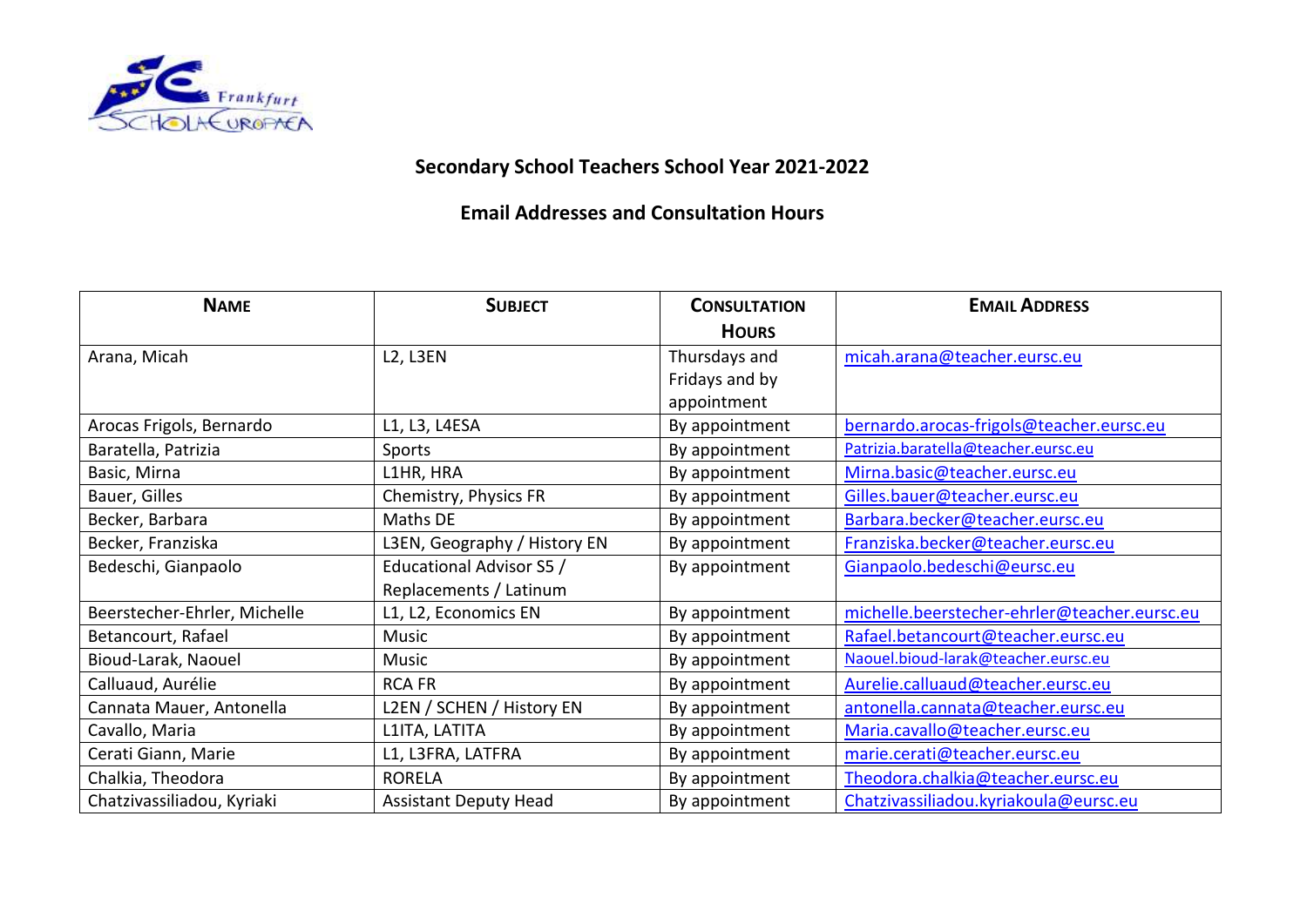

|                                | Sec. School                         |                     |                                           |
|--------------------------------|-------------------------------------|---------------------|-------------------------------------------|
| Chlopik, Benjamin              | Music, Ethics DE, Philosophy DE     | By appointment      | Benjamin.chlopik@teacher.eursc.eu         |
| Clar, Valérie                  | L1, L3FRA                           | By appointment      | Valerie.clar@teacher.eursc.eu             |
| Clement, Lotte                 | L1DAA                               | By appointment      | Lotte.clement@teacher.eursc.eu            |
| Codrai, Dr., Bettina           | SCHEN, Ethics DE, LATEN, History    | By appointment      | Bettina.codrai@teacher.eursc.eu           |
|                                | EN, Philosophy DE                   |                     |                                           |
| Cornienco, Elena               | L1RO                                | Wed., 10:05-10:50   | Elena.cornienco@teacher.eursc.eu          |
|                                |                                     | and by appointment  |                                           |
| Crimaldi, Giuseppina           | Maths ITA, Physics ITA, SCI ITA     | By appointment      | Giuseppina.crimaldi@teacher.eursc.eu      |
| De Fonclare, Cécile            | Art                                 | By appointment      | cecile.de-fonclare@teacher.eursc.eu       |
| De Vega Dominguez, José Carlos | L1, L3, L4ESA                       | By appointment      | carlos.de-vega-dominguez@teacher.eursc.eu |
| De Wilde, Karolien             | L1NLA                               | By appointment      | karolien.de-wilde@teacher.eursc.eu        |
| Ebbertz, Sibylle               | L1, L2, L3DE, LATDE, Philosophy DE  | By appointment      | Sibylle.ebbertz@teacher.eursc.eu          |
| El Idrissi-Wenzel, Guido       | <b>RPRO</b>                         | By appointment      | Guido.el-idrissi-wenzel@teacher.eursc.eu  |
| Gilardoni, Dr., Andrea         | SCHITA, History DE, Philosophy ITA, | Tue. And by         | Andrea.gilardoni@teacher.eursc.eu         |
|                                | Politics DE                         | appointment         |                                           |
| Gottis, Guilhemine             | Maths FR                            | By appointment      | Guilhemine.gottis@teacher.eursc.eu        |
| Griesar Medina, Karin          | ICT                                 | Mon. & Tue., 11:10- | karin.griesar-medina@teacher.eursc.eu     |
|                                |                                     | 11:55 and 12:00-    |                                           |
|                                |                                     | 12:45 and by        |                                           |
|                                |                                     | appointment         |                                           |
| Gross Diaz, Maria Gloria       | Art, RCAESA                         | By appointment      | maria-gloria.gross-diaz@teacher.eursc.eu  |
| Haan, Laura                    | L1, L2, L3ENA, L2AENA               | By appointment      | Laura.haan@teacher.eursc.eu               |
| Hansen, Rachel                 | L1, L2, L2AENA                      | By appointment      | Rachel.hansen@teacher.eursc.eu            |
| Haruna, Asemaila               | SCIENA, Biology EN, Chemistry EN,   | Mon., 12:00-12:45   | Asemaila.haruna@teacher.eursc.eu          |
|                                | <b>LBCEN</b>                        | and by appointment  |                                           |
| Haughton, Peter                | Geography EN, History EN,           | By appointment      | Peter.haughton@teacher.eursc.eu           |
|                                | Philosophy EN, LATEN, SCHEN         |                     |                                           |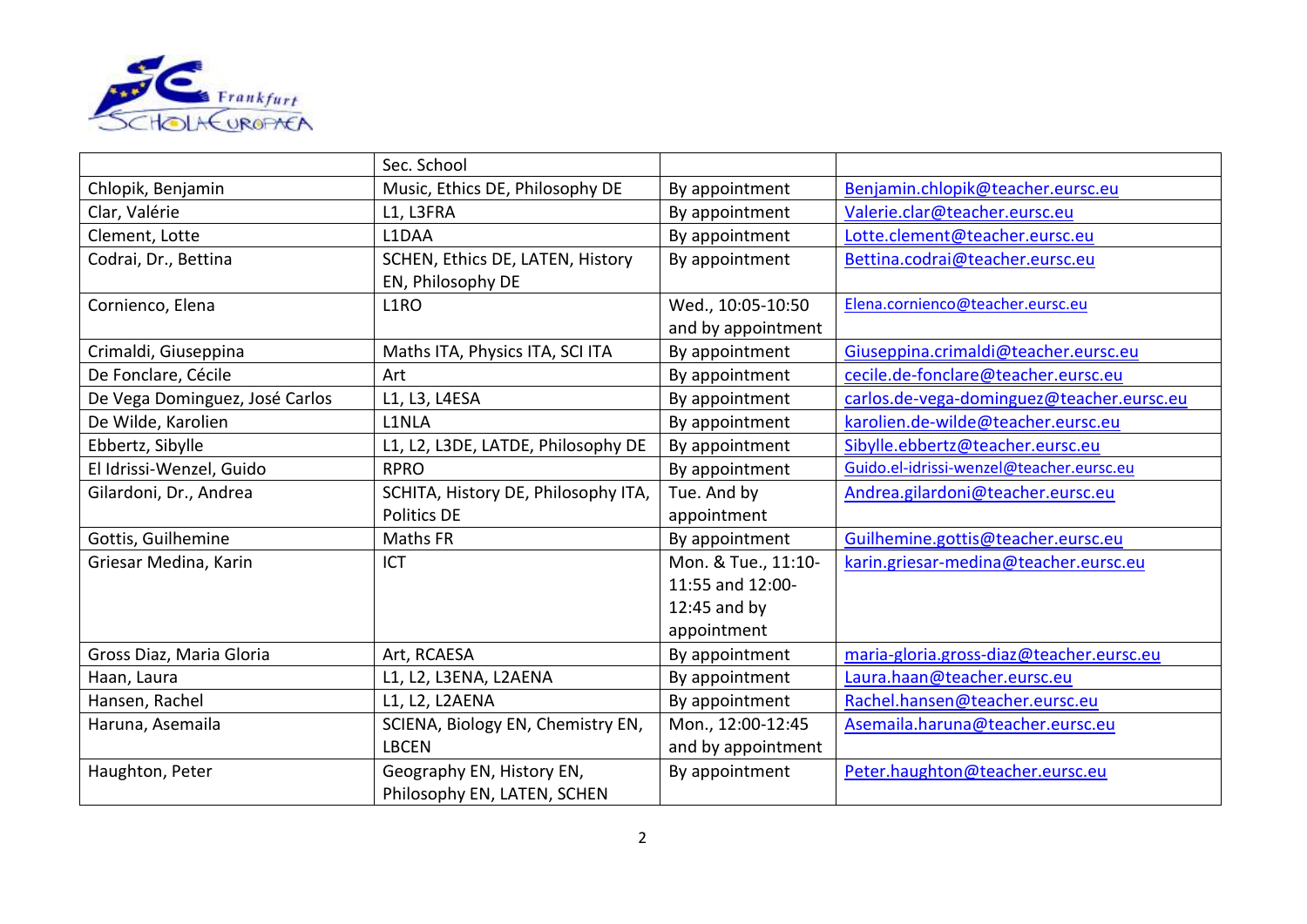

| Heddrich, Mélanie           | Art                              | By appointment      | Melanie.heddrich@teacher.eursc.eu           |
|-----------------------------|----------------------------------|---------------------|---------------------------------------------|
| Hollacher, Jutta            | L1, L2, L3DE                     | By appointment      | Jutta.hollacher@teacher.eursc.eu            |
| Hollstein, Barbara          | L1 HUN                           | By appointment      | Barbara.hollstein@teacher.eursc.eu          |
| Holotova, Zuzana            | Economics DE, History DE         | By appointment      | Zuzana.holotova@teacher.eursc.eu            |
| Howard-Kirschner, Katherine | <b>RCAENA</b>                    | By appointment      | katherine.howard-kirschner@teacher.eursc.eu |
| Humphries, Sabrina          | SCIDE, SCIEN, Biology EN         | By appointment      | Sabrina.humphries@teacher.eursc.eu          |
| Husak, Stanislav            | ICT                              | By appointment      | Stanislav.husak@teacher.eursc.eu            |
| Iordanova, Ekaterina        | L1BGA                            | By appointment      | Ekaterina.iordanova@teacher.eursc.eu        |
| Isometsä, Jouko             | L1FI, Ethics                     | Mon., 10:05-10:50   | Jouko.isometsa@teacher.eursc.eu             |
|                             |                                  | and by appointment  |                                             |
| Kaltenbrun, Ilona           | L1, L2, L3DE                     | By appointment      | Ilona.kaltenbrun@teacher.eursc.eu           |
| Kavertide, Gita             | L1LVA                            | By appointment      | Gita.kavertide@teacher.eursc.eu             |
| Keane, Jean-Paul            | L1, L2EN, SCHEN, History EN,     | By appointment      | john-paul.keane@teacher.eursc.eu            |
|                             | Geography EN, Careers Advisor    |                     |                                             |
| Kerjean, Marianne           | L2, L3, L4FRA                    | Tue. & Wed., 08:25- | Marianne.kerjean@teacher.eursc.eu           |
|                             |                                  | 09:10 and by        |                                             |
|                             |                                  | appointment         |                                             |
| Klicnikova, Devana          | L1CSA                            | By appointment      | Devana.klicnikova@teacher.eursc.eu          |
| Köhler, Angelika            | L1, L2, L3DE / Philosophy DE /   | By appointment      | angelika.kohler@teacher.eursc.eu            |
|                             | Moral DE                         |                     |                                             |
| Kouroupi, Christina         | Maths, SCI                       | By appointment      | Christina.kouroupi@teacher.eursc.eu         |
| Korpimäki, Marja            | <b>Educational Advisor S1/S2</b> | By appointment      | marja.korpimaki@eursc.eu                    |
| Kraja, Meritan              | Maths DE, Sports DE              | By appointment      | Meritan.kraja@teacher.eursc.eu              |
| Ku, Melanie                 | <b>L2, L3EN</b>                  | By appointment      | Melanie.ku@teacher.eursc.eu                 |
| Labergue, Xavier            | SCHFR, History FR, Geography FR  | Tue., 10:05-10:50   | Xavier.labergue@teacher.eursc.eu            |
|                             |                                  | and by appointment  |                                             |
|                             |                                  |                     |                                             |
| Lacasta Zubero, Aitor       | L1, L3ESA                        | By appointment      | Aitor.lacasta-zubero@teacher.eursc.eu       |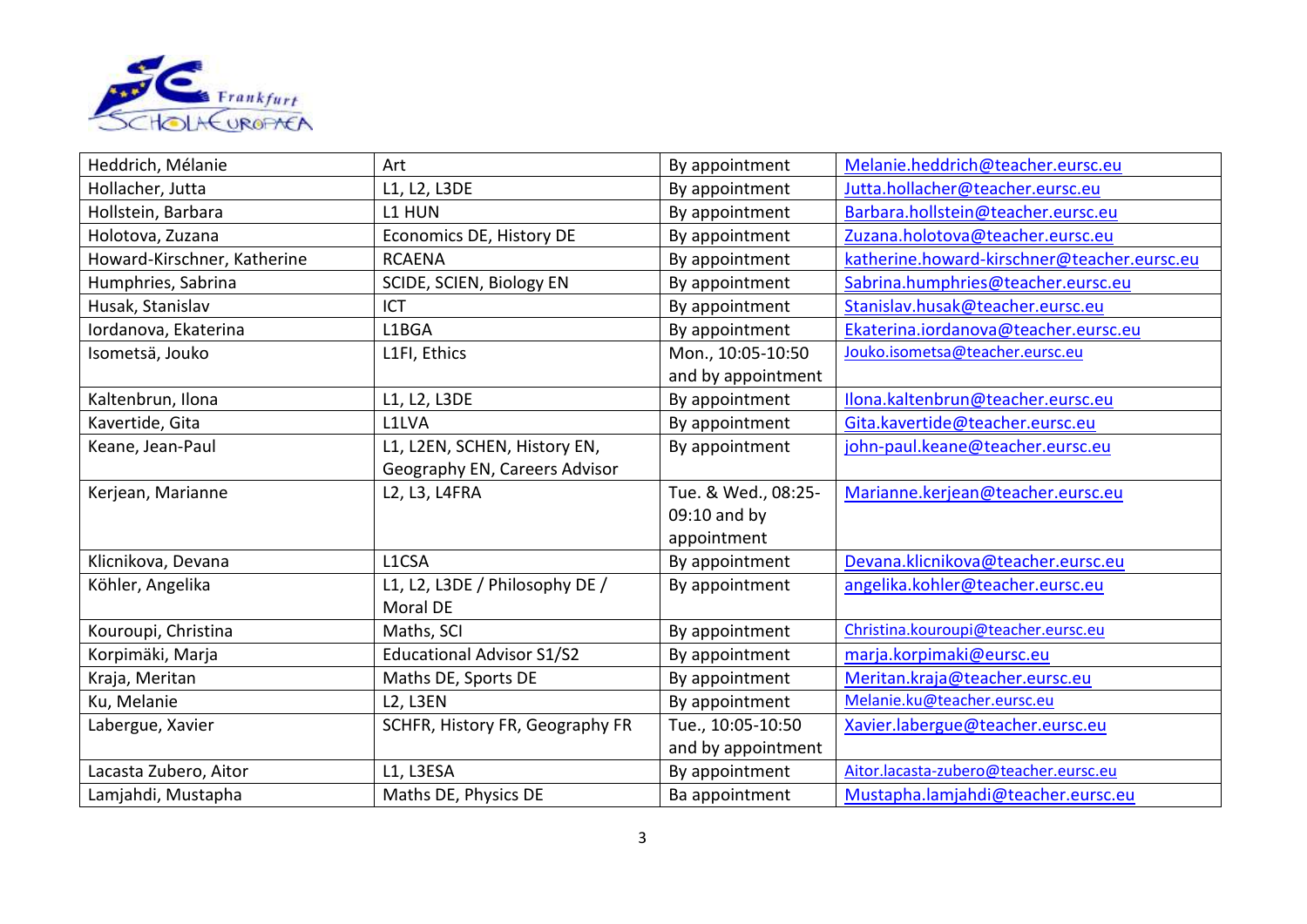

| Lehmann, Anja                | Maths DE                         | By appointment        | Anja.lehmann@teacher.eursc.eu             |
|------------------------------|----------------------------------|-----------------------|-------------------------------------------|
| Leistner, Thomas             | RCADE, Careers Advisor           | By appointment        | Thomas.leistner@teacher.eursc.eu          |
| Lokshall, Raymond            | Maths EN, Economics EN           | By appointment        | Raymond.lokshall@teacher.eursc.eu         |
| Longo, Fatima                | Chemistry, Biology ITA           | By appointment        | Fatima.longo@teacher.eursc.eu             |
| Lovenjak, Brigita            | L1SLA                            | By appointment        | Brigita.lovenjak@teacher.eursc.eu         |
| Lücke, Dr., Christian        | SCIDE, Chemistry EN/DE           | By appointment        | christian.luecke@teacher.eursc.eu         |
| Magnago, Mario Bartolomeo    | Maths ITA, Physics ITA           | By appointment        | mario-bartolomeo.magnago@teacher.eursc.eu |
| Makri, Evangelia             | <b>Educational Advisor S3/S4</b> | By appointment        | Evangelia.makri@eursc.eu                  |
| Marquet-Ryan, Amaia          | <b>L2, L3EN</b>                  | By appointment        | amaia.marquet-ryan@teacher.eursc.eu       |
| Masia, Paolo                 | BIO, SCI                         | Mon., 11:10-11:55     | Paolo.masia@teacher.eursc.eu              |
|                              |                                  | and by appointment    |                                           |
| Mastroianni, Alessandra      | SCIITA, Maths ITA, Physics ITA   | By appointment        | Alessandra.mastroianni@teacher.eursc.eu   |
| McInerney, Gabriele          | Maths EN                         | By appointment        | gabriele.mcinerney@teacher.eursc.eu       |
| Melliès, Charles             | Maths FR, Careers Advisor        | By appointment        | Charles.mellies@teacher.eursc.eu          |
| Messer, Tatsiana             | <b>L1, L2DE</b>                  | By appointment        | Tatsiana.messer@teacher.eursc.eu          |
| Mihaliková, Andrea           | L1SKA                            | By appointment        | Andrea.mihalikova@teacher.eursc.eu        |
| Mišík, Radovan               | Sports EN                        | Wed., 08:25-09:10     | Radovan.misik@teacher.eursc.eu            |
|                              |                                  | and by appointment    |                                           |
| Mokry, Aleksandra            | L1LTA                            | By appointment        | Aleksandra.mokry@teacher.eursc.eu         |
| Mulligan, Bernard            | Maths EN                         | By appointment        | Bernard.mulligan@teacher.eursc.eu         |
| Nowak, Maik                  | SCHDE, History DE/EN, Ethics DE  | By appointment        | Maik.nowak@teacher.eursc.eu               |
| Oliván Martínez, Dr., Gisela | SCI EN, BIO EN, CHI EN           | By appointment        | gisela.olivan-martinez@teacher.eursc.eu   |
| Onn, Eva                     | L1SVA                            | By appointment        | Eva.onn@teacher.eursc.eu                  |
| Panteleeva, Darina           | Physics DE, Maths DE             | Mon. and Fri., 12:00- | Darina.panteleeva@teacher.eursc.eu        |
|                              |                                  | 12:45 & 12:50-13:35   |                                           |
|                              |                                  | and by appointment    |                                           |
| Papafakli, Dr., Paraskevi    | Maths EN, Economics EN           | By appointment        | Paraskevi.papafakli@teacher.eursc.eu      |
| Paul, Abigail                | <b>Ethics EN</b>                 | By appointment        | Abigail.paul@teacher.eursc.eu             |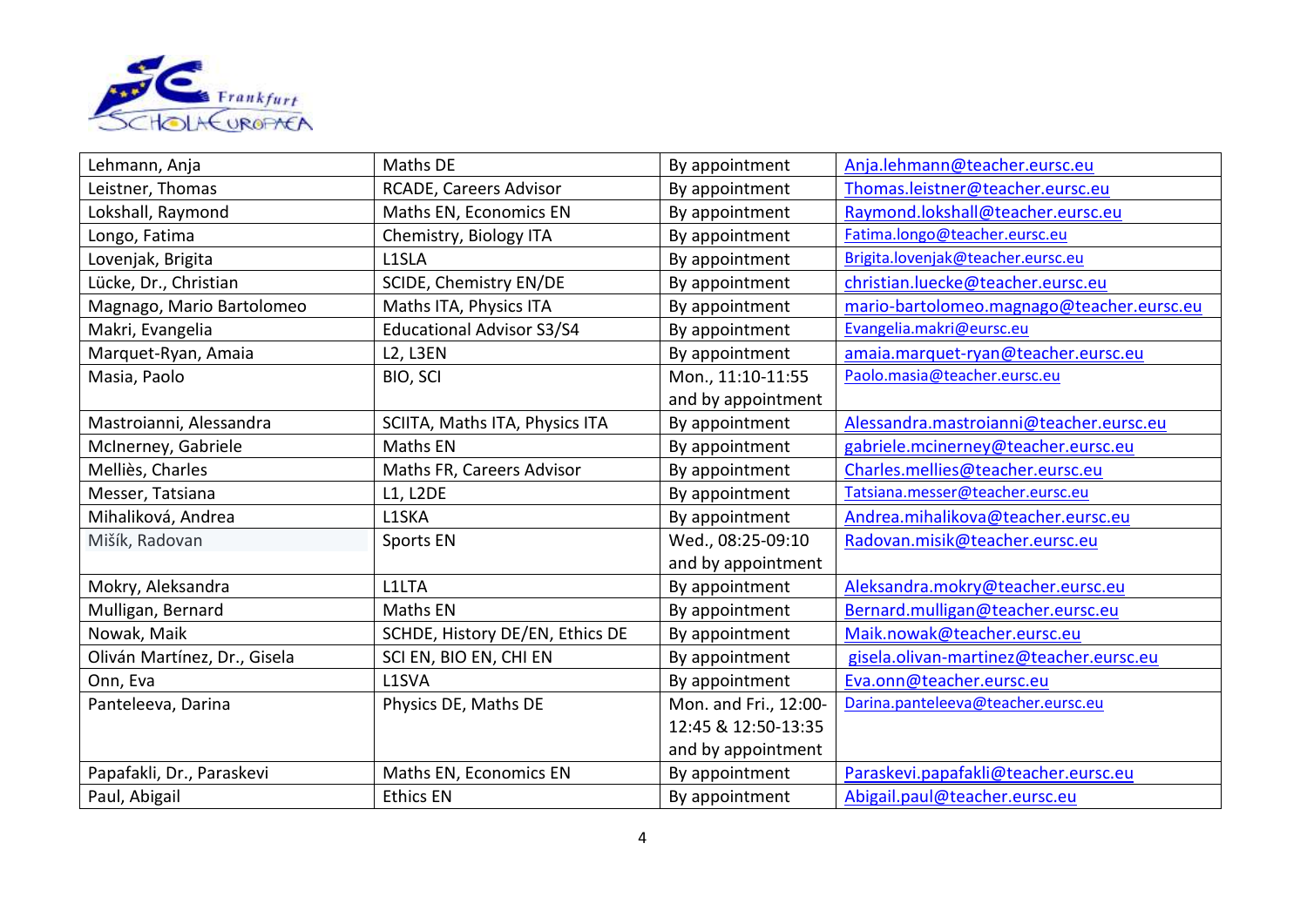

| Petropoulou, Aikaterini             | L1ELA, GROELA                     | By appointment        | Aikaterini.petropoulou@teacher.eursc.eu     |
|-------------------------------------|-----------------------------------|-----------------------|---------------------------------------------|
| Pezzella, Nino                      | Art                               | By appointment        | Nino.pezzella@teacher.eursc.eu              |
| Pironet, Jonathan                   | SCIFRA, Maths FRA, CHI FRA        | Fri., 10:05-10:50 and | Jonathan.pironet@teacher.eursc.eu           |
|                                     |                                   | by appointment        |                                             |
| Połońska, Agnieszka                 | L1PLA                             | By appointment        | Agnieszka.polonska@teacher.eursc.eu         |
| Rathei, Dearbhla                    | L1, L2EN, ONLGA                   | By appointment        | Dearbhla.rathei@teacher.eursc.eu            |
| Rée, Christiane                     | L2, L3DE, Moral DE, History DE    | By appointment        | christiane.ree@teacher.eursc.eu             |
| Reuter, Götz                        | SCH, Geography, SCP, Economics    | Fri., 10:05-10:50 and | Gotz.reuter@teacher.eursc.eu                |
|                                     |                                   | by appointment        |                                             |
| Rogers, Stephen                     | <b>L2, L3EN</b>                   | By appointment        | Stephen.rogers@teacher.eursc.eu             |
| Ründva, Klaire                      | L1ET                              | Mon. and Tue.,        |                                             |
|                                     |                                   | 12:50-13:35 &         | Klaire.ruendva@teacher.eursc.eu             |
|                                     |                                   | 13:40-14:25 and by    |                                             |
|                                     |                                   | appointment           |                                             |
| Salinas Álvarez, Jorge              | Sports                            | By appointment        | jorge.salinas-alvarez@teacher.eursc.eu      |
| Samakovli, Xanthoula                | L1ELA                             | By appointment        | Xanthoula.samakovli@teacher.eursc.eu        |
| Sancassano, Dr., Maria Lucia Teresa | L1, LATITA, Cultural Studies DE   | By appointment        | lucia.sancassano@teacher.eursc.eu           |
| Sanio, Larissa                      | Geography EN                      | By appointment        | Larissa.sanio@teacher.eursc.eu              |
| Sorg, Stephan Nicolaus              | Sports                            | By appointment        | stephan-nicolaus.sorg@teacher.eursc.eu      |
| Stedile-Dahl, Gloria                | Sports                            | Tuesdays, 14:30-      | gloria.stedile-dahl@teacher.eursc.eu        |
|                                     |                                   | $15:15$ and by        |                                             |
|                                     |                                   | appointment           |                                             |
| Stefanova, Elena                    | <b>Educational Advisor S6/S7</b>  | By appointment        | Elena.stefanova@eursc.eu                    |
| Stöckl, Paul                        | SCHDE, History DE, Geography DE   | By appointment        | paul.stockl@teacher.eursc.eu                |
| Strobel, Vania Sofia                | L1PTA                             | By appointment        | vania-sofia.strobel@teacher.eursc.eu        |
| Syrris, Ioannis                     | <b>ICT</b>                        | By appointment        | loannis.syrris@teacher.eursc.eu             |
| <b>Tetzlaff Goncalves, Patrick</b>  | L2, L3DE, Moral DE, Geography DE, | By appointment        | patrick.tetzlaff-goncalves@teacher.eursc.eu |
|                                     | <b>History DE</b>                 |                       |                                             |